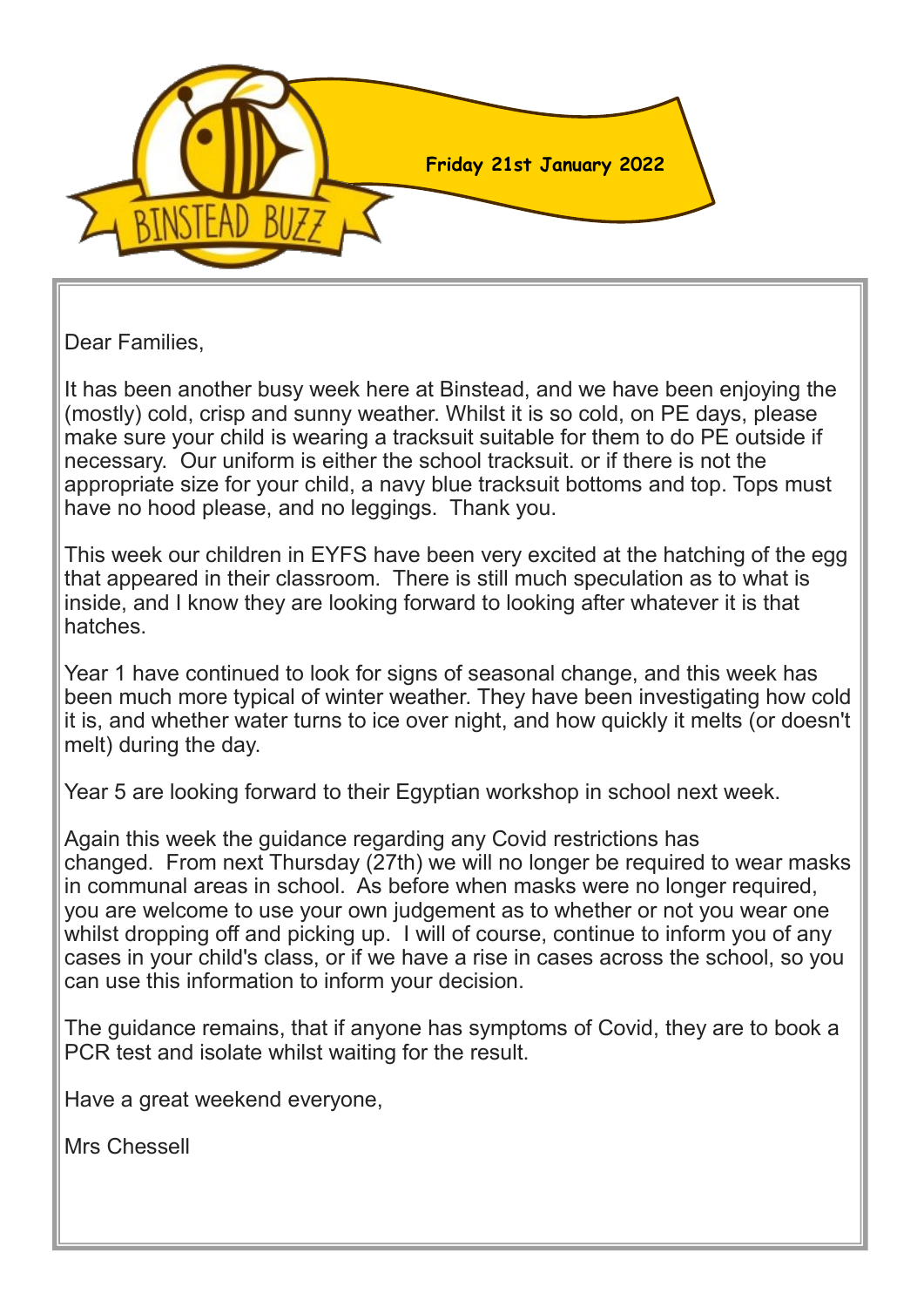| <b>Next</b>    | Monday         | Tuesday         | Wednesday  | Thursday           | Friday       |
|----------------|----------------|-----------------|------------|--------------------|--------------|
| week's         |                |                 |            |                    |              |
|                |                |                 |            |                    |              |
| Option 1       | Macaroni       | Chicken Filo    | Roast      | <b>Beef</b>        | Fish fingers |
|                | Cheese         | Pie             | Gammon     | <b>Bolognaise</b>  |              |
|                |                |                 |            |                    |              |
| Option 2       | Vegetable      | <b>Barbecue</b> | Sweet      | <b>Butternut</b>   | Meat free    |
|                | <b>Burrito</b> | Beans with      | Potato and | Squash and         | Nuggets and  |
|                | Wrap           | Cornbread       | Chick pea  | <b>Tomato Bake</b> | chips        |
|                |                |                 |            |                    |              |
| <b>Dessert</b> | Raspberry      | <b>Brownie</b>  | Shortbread | Berry and          | Orange,      |
|                | Ripple Ice     |                 | with fruit | Peach              | Sultana and  |
|                | Cream          |                 | slices     | Crumble            | Carrot Cake  |

Cheese, Beans or Cheese and Beans Jacket potato, tomato pasta, yoghurt and fruit available daily

Wight Music Tuition are able to offer individual or group music lessons in a

variety of instruments.

If you are interested there are more details on their website [www.iwmt.org.uk](http://www.iwmt.org.uk/)

You can also book lessons online using this link [https://iwmt.org.uk/apply](https://iwmt.org.uk/apply-online/)-online/

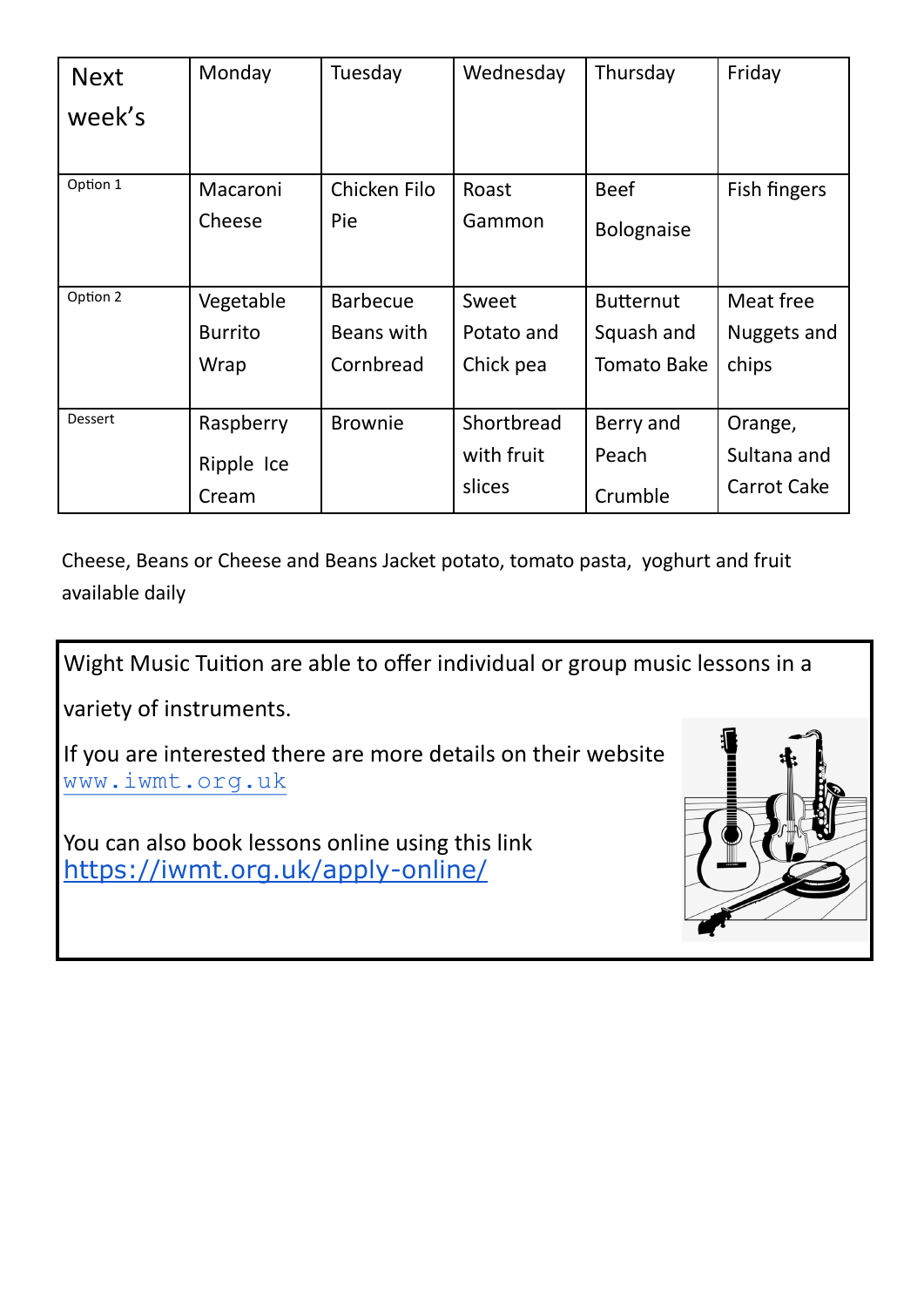





## **Holiday activities**

Free places available for children who receive benefit-related free school meals.

A wide range of engaging activities with a nutritious meal are on offer for school ages (5 to 16) during the February half term.

Places are limited, so book early to avoid disappointment. To find out more and book, visit: www.connect4communities.org



www.connect4communities.org